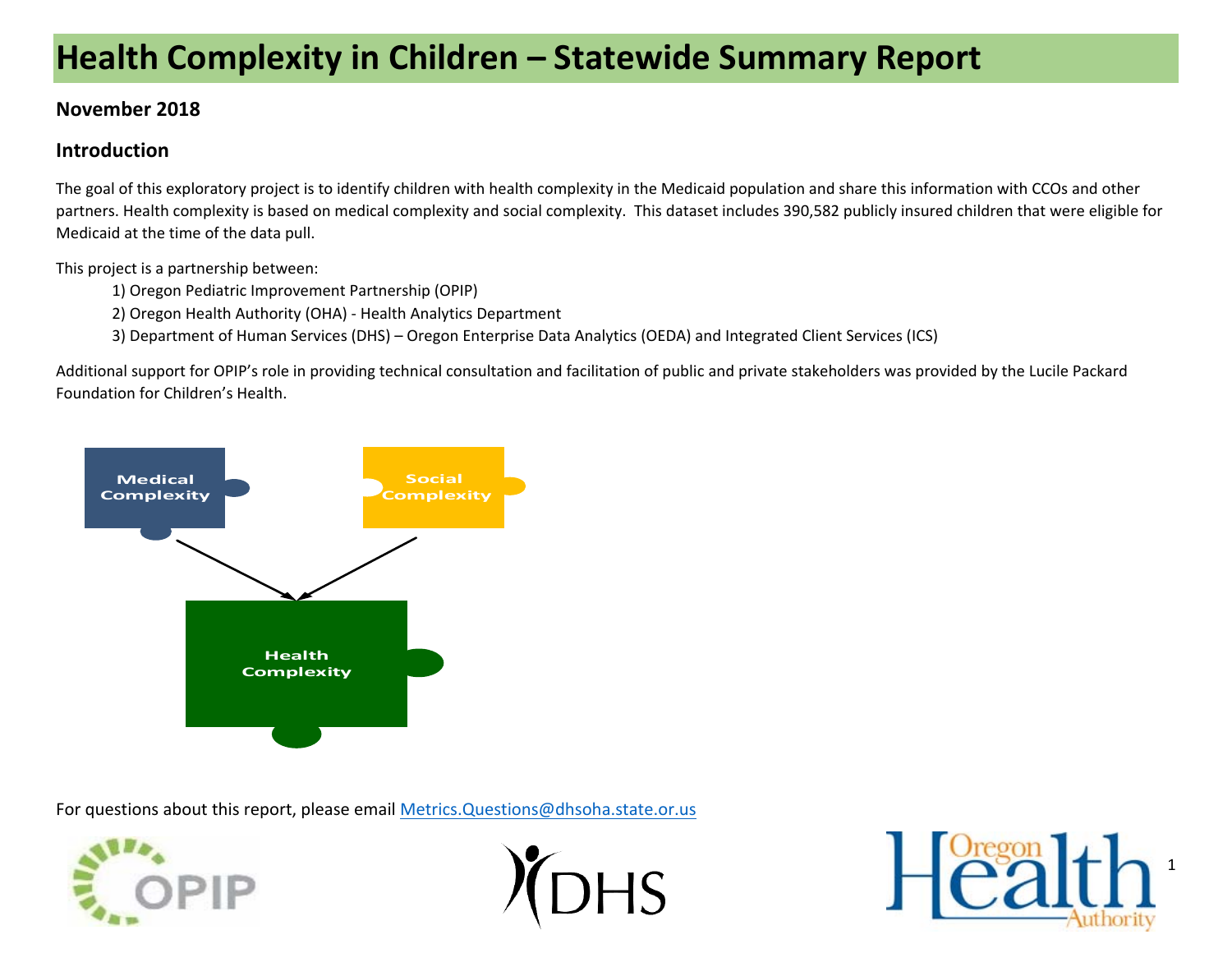Data sources for this dataset include:

- 1. The ICS data warehouse which includes data from:
	- a) DHS programs: Aging and People with Disabilities, Child Welfare, Developmentally Disabled, Self‐Sufficiency, and Vocational Rehabilitation
	- b) OHA programs: Alcohol and Drug, Contraceptive Care, Family Health Insurance Assistance Program, Healthy Kids Connect, Medical Assistance Program, Mental Health, Women Infants Children
	- c) External agencies: Department of Corrections, Oregon Housing and Community Services

2. Medicaid data sourced from the Medicaid Management Information System (MMIS).

## **Medical Complexity**

#### **Background**

To measure medical complexity, we are using the Pediatric Medical Complexity Algorithm (PMCA). The PMCA was developed by a team at Seattle Children's Hospital and validated by the Center of Excellence on Quality of Care Measures for Children with Complex Needs (COE4CCN). The PMCA was run using three years of data and using the most conservative version of the algorithm. The target period was July 2015 to June 2016 with claims data pulled one year before this target year and one year after the target year for a three‐year total period.

The PMCA takes into account 1) Utilization of services 2) Diagnoses, and 3) Number of body systems impacted, and assigns children into one of three categories:

- 1. Children with Complex Chronic Disease
- 2. Children with Non‐Complex Chronic Disease
- 3. Children without Chronic Disease / Healthy

The three categories are co-linear with cost so as complexity increases so does cost.

PMCA is based on utilization and coding, so it does not capture children who 1) are not accessing services 2) cannot access specialized services, and/or 3) have diagnoses that were not coded, meaning medical complexity information is not in the data that we have access to.

For more information about the PMCA:

https://www.seattlechildrens.org/research/centers‐programs/child‐health‐behavior‐and‐development/labs/mangione‐smith‐lab/measurement‐tools/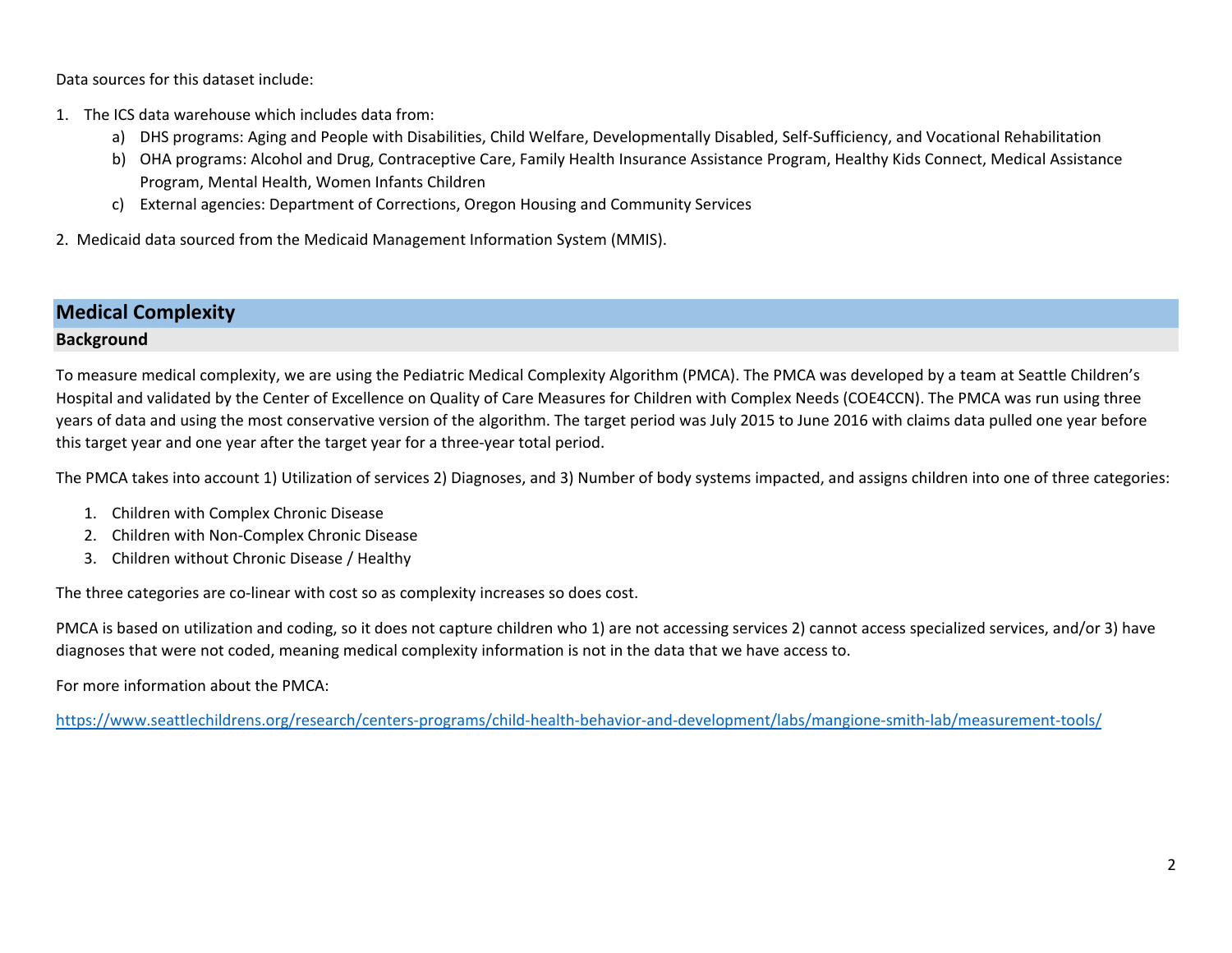#### **Summary of Data and Key Findings**

This dataset includes 390,582 publicly insured children that were eligible for Medicaid at the time of the data pull.

#### **Statewide:**

- $\bullet$ 6.1% of children were placed into the complex chronic disease category
- $\bullet$ 18.3% of children were placed into the non‐complex chronic disease
- $\bullet$ 75.6% of children were placed into the no chronic disease or healthy category

Almost a quarter of children (24.4%) had some level of medical complexity.

Looking at the medical complexity categories by CCO and Open Card there is low variability among the CCOs/Open Card.

- The range for complex chronic is between 5.8% to 6.4% of children.
- 0 The range for non-complex chronic disease is between 17.6% to 19.1% of children.
- 0 The range for no chronic disease or healthy is between 74.8% to 76.2% of children.

There is not a statistically significant difference between the medical complexity categories across CCOs/Open Card in this dataset.

## **Social Complexity Background**

Social complexity is defined by COE4CCN as "a set of co-occurring individual, family or community characteristics that have a direct impact on health outcomes or an indirect impact by affecting a child's access to care and/or a family's ability to engage in recommended medical and mental health treatments. COE4CCN identified 18 social complexity factors associated with worse health outcomes and increased costs.

OPIP, OHA and DHS went through an extensive process to identify useable data sources for these social complexity factors using Health Analytics and Integrated Client Data Warehouse (ICS) data. After this process we were left with 12 factors of social complexity that could be identified for this population during this first phase of work. The lookback period for these data is the lifetime of the child plus one year before their birth. There are **5 child‐level factors** and **7 parent/family**  level factors for a total of 12 factors. For about 20% of children in this dataset, it was not possible to link the child to either parent. Therefore, these children only have data available for the 5 **child‐level** social complexity factors.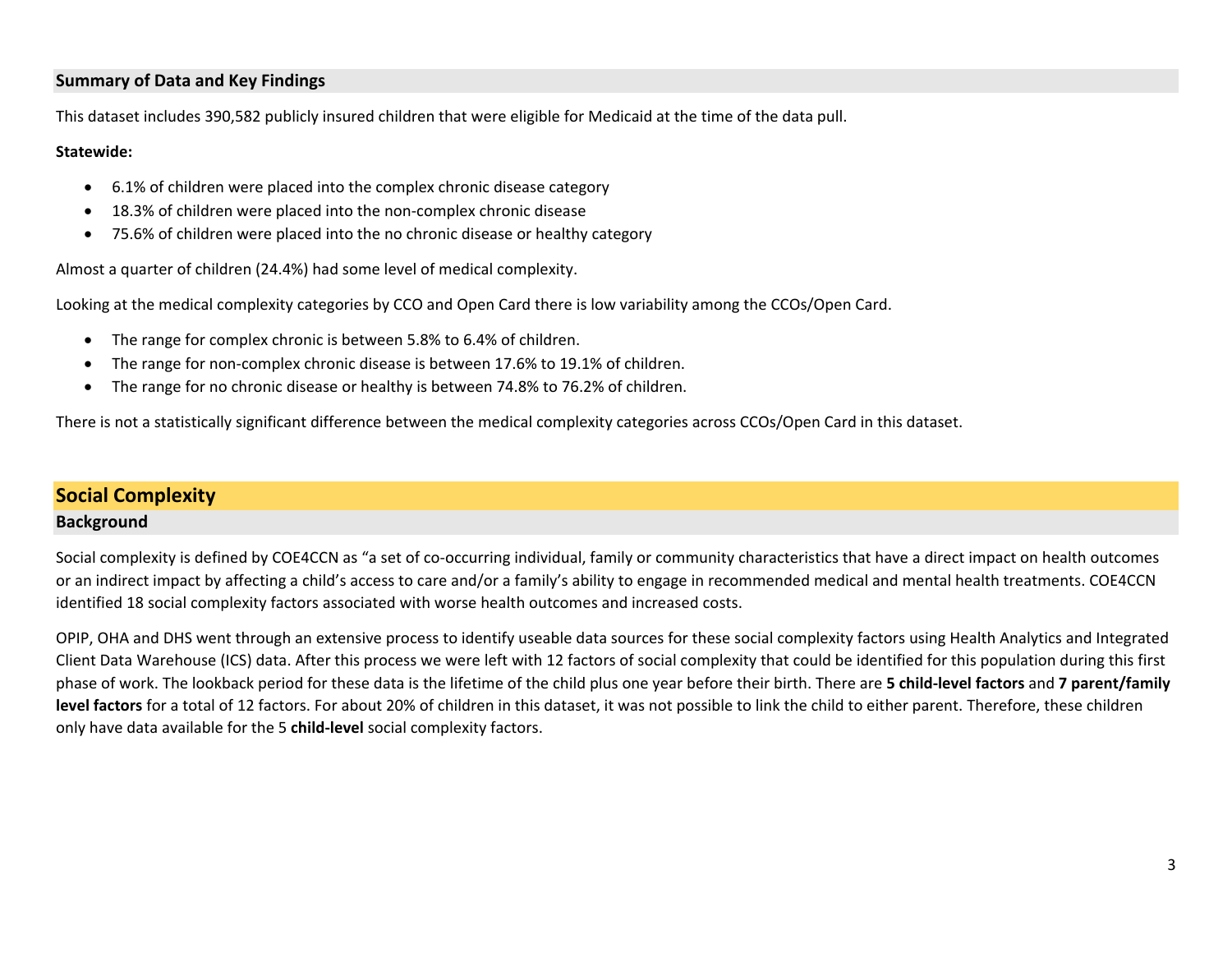| <b>Social Complexity Factors</b>                                                                                                                                    | <b>Child-Level Factor</b> | Parent/Family - Level Factor | <b>Total</b> |
|---------------------------------------------------------------------------------------------------------------------------------------------------------------------|---------------------------|------------------------------|--------------|
| Poverty - Child received Temporary Assistance for Needy Families (TANF)                                                                                             | x                         |                              | x            |
| Foster Care - Child receiving foster care services DHS OR Kids since 2012                                                                                           | X                         |                              | x            |
| Mental Health - Child received mental health services through DHS/OHA                                                                                               | X                         |                              | x            |
| Substance Abuse - Child received substance abuse treatment through DHS/OHA                                                                                          | X                         |                              | x            |
| Child Abuse or Neglect - Captured by ICD-9 and ICD-10 diagnosis codes related to service                                                                            | x                         |                              | x            |
| Poverty - Parent received Temporary Assistance for Needy Families (TANF)                                                                                            |                           | X                            | x            |
| Parental Death - Death of parent/primary caregiver in Oregon                                                                                                        |                           | X                            | x            |
| Parental Incarceration – Parent incarcerated or supervised by the Department of<br>Corrections in Oregon (primarily felony level crimes, excludes city-county jail) |                           | x                            | x            |
| Mental Health - Parent received mental health services through DHS/OHA                                                                                              |                           | X                            | x            |
| Substance Abuse - Parent received substance abuse treatment through DHS/OHA                                                                                         |                           | x                            | x            |
| Limited English Proficiency - Language other than English listed in primary language field                                                                          |                           | X                            | X            |
| Parental Disability - OHA disability due to parent disability                                                                                                       |                           | X                            | x            |
| <b>Total Factors</b>                                                                                                                                                | 5                         |                              | 12           |

#### **Summary of Data and Key Findings**

There was an average of 2.41 social complexity factors per child across the population. In other words, the average child had 2.41 social complexity factors. This did not vary significantly by CCO/Open Card. There was a range of 2.38 to 2.46 social complexity factors per child.

The table below shows the percent and the number of children with that social complexity factor. For example, 13% of children or 50,672 received foster care services in this dataset. Data for each child includes the lifetime of the child plus one year before their birth.

In the future, state partners will operationalize a regular cycle for release of this data. Additional analyses and technical activities are anticipated.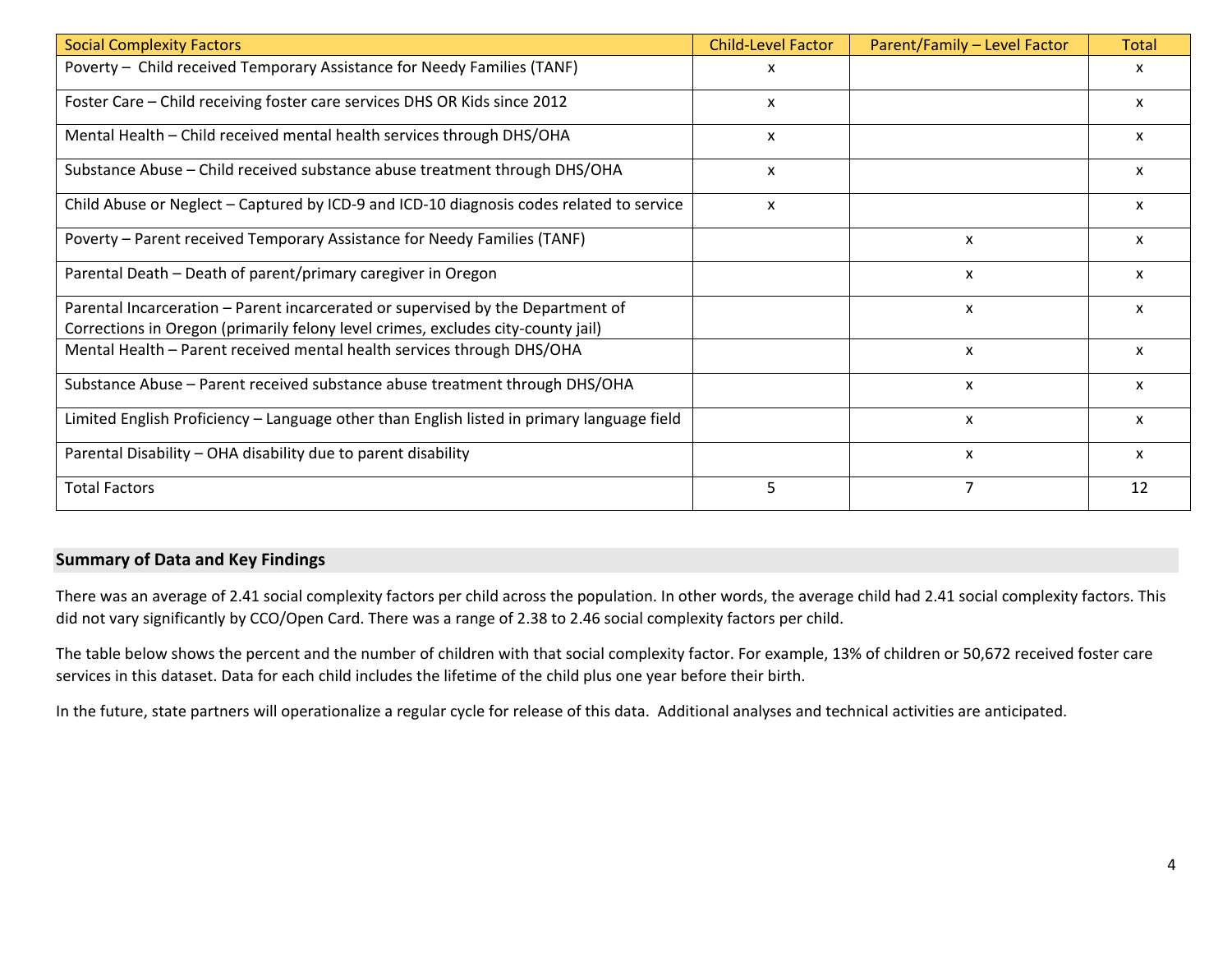| <b>Social Complexity Factor</b>                                                            | <b>Child-Level Factor</b> | Parent/Family - Level Factor |
|--------------------------------------------------------------------------------------------|---------------------------|------------------------------|
| Child Abuse or Neglect - Captured by ICD-9 and ICD-10 diagnosis codes related to service   | 5.3%                      |                              |
|                                                                                            | (20, 589)                 |                              |
| Foster Care - Child receiving foster care services DHS OR Kids since 2012                  | 13.0%                     |                              |
|                                                                                            | (50, 672)                 |                              |
| Mental Health - Child received mental health services through DHS/OHA                      | 33.1%                     |                              |
|                                                                                            | (129, 212)                |                              |
| Poverty - Child received Temporary Assistance for Needy Families (TANF)                    | 40.6%                     |                              |
|                                                                                            | (158, 650)                |                              |
| Substance Abuse - Child received substance abuse treatment through DHS/OHA                 | 4.5%                      |                              |
|                                                                                            | (17, 763)                 |                              |
| Limited English Proficiency - Language other than English listed in primary language field |                           | 20.5%                        |
|                                                                                            |                           | (80, 262)                    |
| Mental Health - Parent received mental health services through DHS/OHA                     |                           | 40.0%                        |
|                                                                                            |                           | (156, 221)                   |
| Parental Death - Death of parent/primary caregiver in Oregon                               |                           | 1.3%                         |
|                                                                                            |                           | (5, 172)                     |
| Parental Disability - OHA disability due to parent disability                              |                           | 3.0%                         |
|                                                                                            |                           | (11,892)                     |
| Parental Incarceration - Parent incarcerated or supervised by the Department of            |                           | 19.1%                        |
| Corrections in Oregon (primarily felony level crimes, excludes city-county jail)           |                           | (74, 707)                    |
|                                                                                            |                           |                              |
| Poverty - Parent received Temporary Assistance for Needy Families (TANF)                   |                           | 31.2%                        |
|                                                                                            |                           | (121, 952)                   |
| Substance Abuse - Parent received substance abuse treatment through DHS/OHA                |                           | 29.0%                        |
|                                                                                            |                           | (113, 124)                   |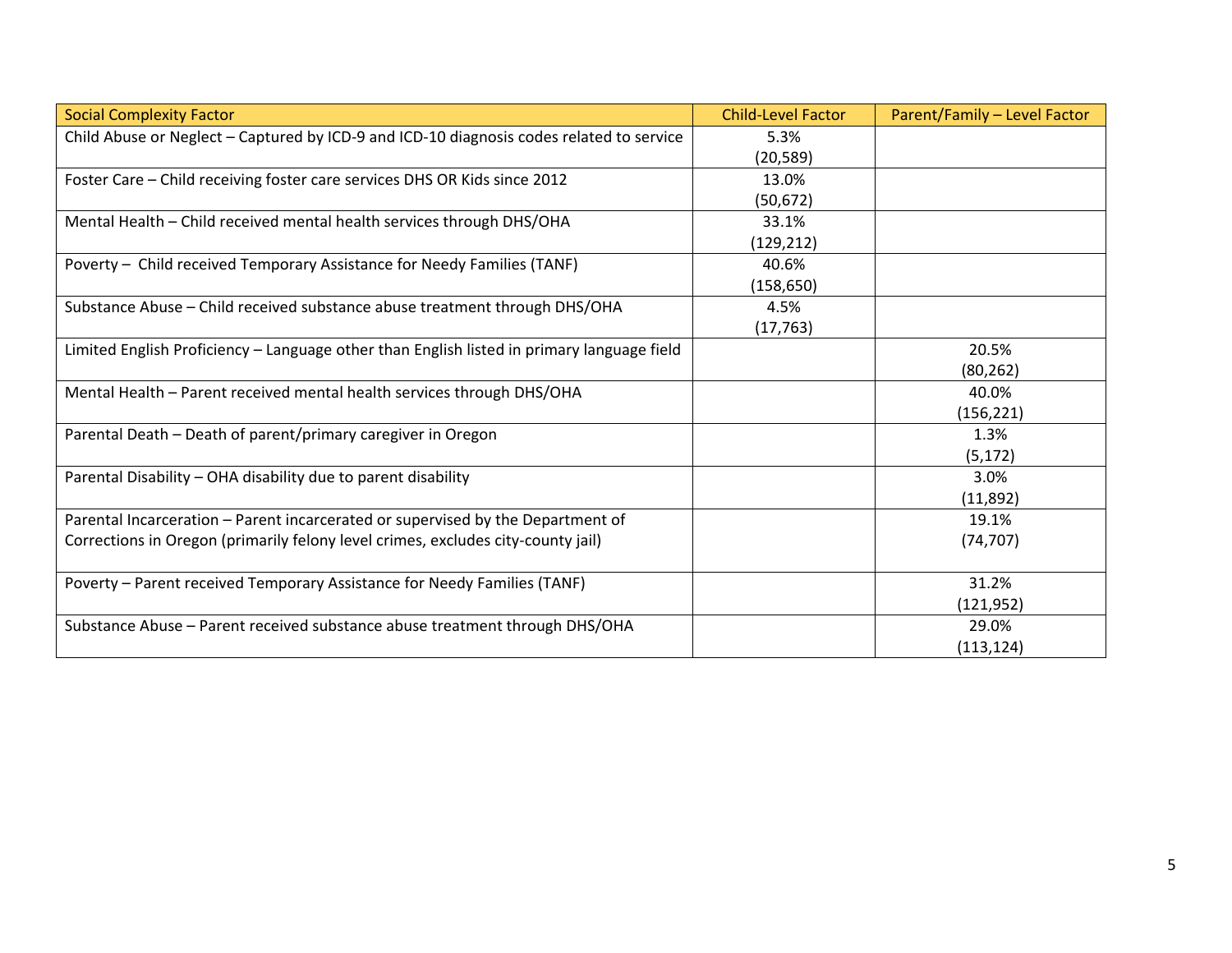

For example, 11.9% of children or 46,414 children had 3 social complexity factors.

Overall, 38.8% of children (n = 152,004) had 3 or more social complexity factors.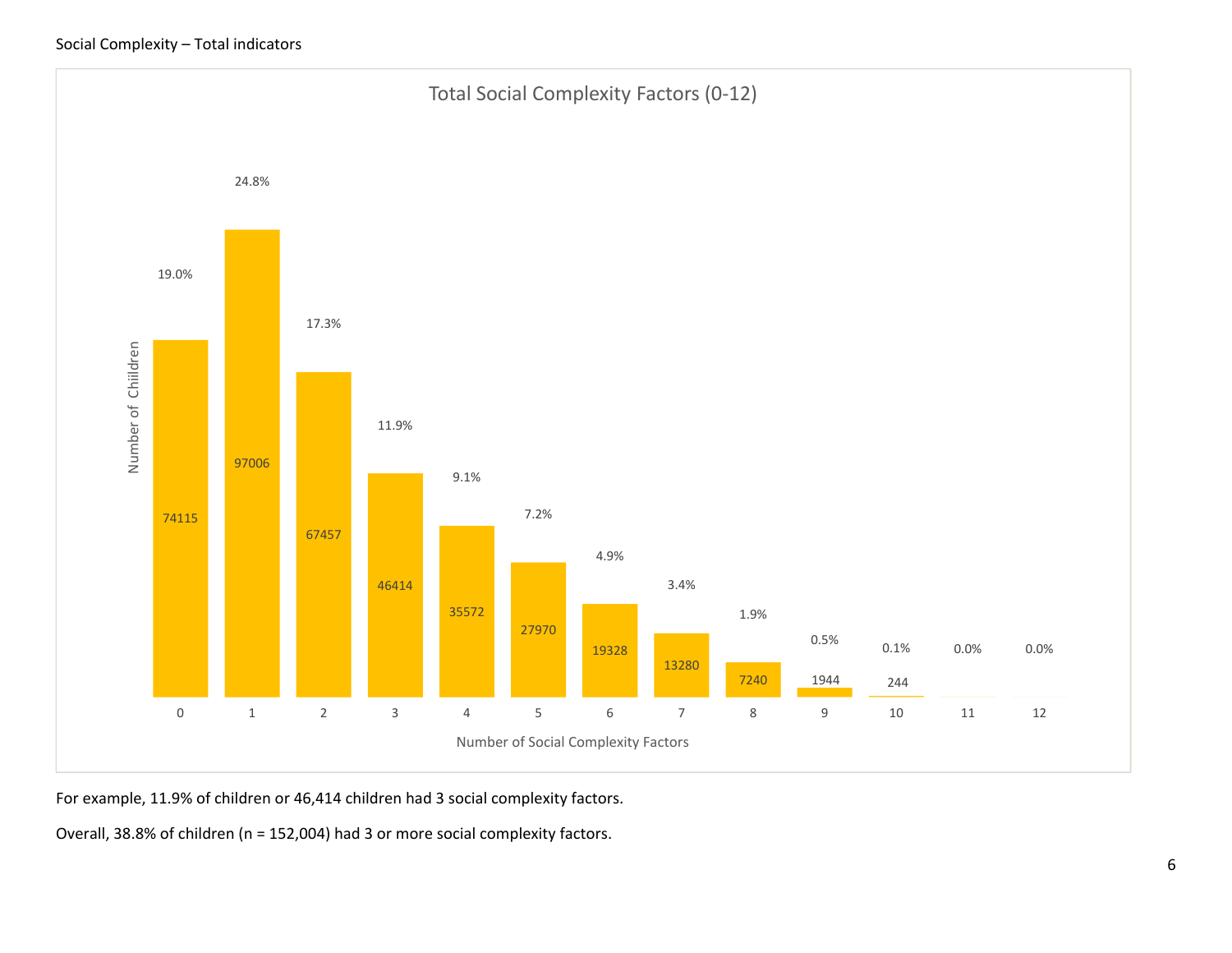## **Health Complexity**

#### **Background**

Medical complexity and social complexity are then combined to create a metric of Health Complexity. The Health Complexity variable describes the degree to which the child has both medical and social complexity. This is important because the level and type of supports that are needed for children with high medical and social complexity is very different then the level and type of supports that would be useful for a child with low medical and low social complexity. The categories created combine the existing three categories for the PMCA with three categories based on the social complexity count variable: Children with 3 or more social risk factors, children with 1-2 risk factors, and children with no social risk factors. These categories were chosen because children with 1 or more social risk factors have been shown to have social complexity and children with more risk factors are shown to be at a greater risk. The goal is to identify the population with both levels of complexity.

#### **Summary of Data and Key Findings**

The nine boxes are the components of the nine-part categorical variable for health complexity

- 1. Healthy / 0 social factors
- 2. Healthy / 1‐2 social factors
- 3. Healthy / 3+ social factors
- 4. Non‐complex chronic / 0 social factors
- 5. Non‐complex chronic / 1‐2 social factors
- 6. Non‐complex chronic / 3+ social factors
- 7. Complex chronic / 0 social factors
- 8.Complex chronic / 1‐2 social factors
- 9. Complex chronic / 3+ social factors

| <b>Medical COMPLEXITY</b> | <b>SOCIAL COMPLEXITY</b> |                              |                              |  |  |  |  |  |  |
|---------------------------|--------------------------|------------------------------|------------------------------|--|--|--|--|--|--|
| (3 Categories)            | (12 Factors Total)       |                              |                              |  |  |  |  |  |  |
|                           | <b>3 or More Factors</b> | 1-2 Factors                  | None in System-Level Data    |  |  |  |  |  |  |
| Complex Chronic           | 3.0%                     | 2.4%                         | 0.7%                         |  |  |  |  |  |  |
|                           | 9<br>(11, 637)           | 8<br>(9, 342)                | 7<br>(2,702)                 |  |  |  |  |  |  |
| Non - Complex Chronic     | 9.5%                     | 7.2%                         | 1.7%                         |  |  |  |  |  |  |
|                           | 6<br>(36,908)            | 5<br>(27, 952)               | $\boldsymbol{4}$<br>(6, 731) |  |  |  |  |  |  |
| Non - Chronic / Healthy   | 26.5%                    | 32.6%                        | 16.6%                        |  |  |  |  |  |  |
|                           | 3<br>(103, 459)          | $\overline{2}$<br>(127, 169) | (64, 682)                    |  |  |  |  |  |  |

For example, 3.0% of children or 11,637 children were in the complex chronic category AND had 3 or more social complexity factors.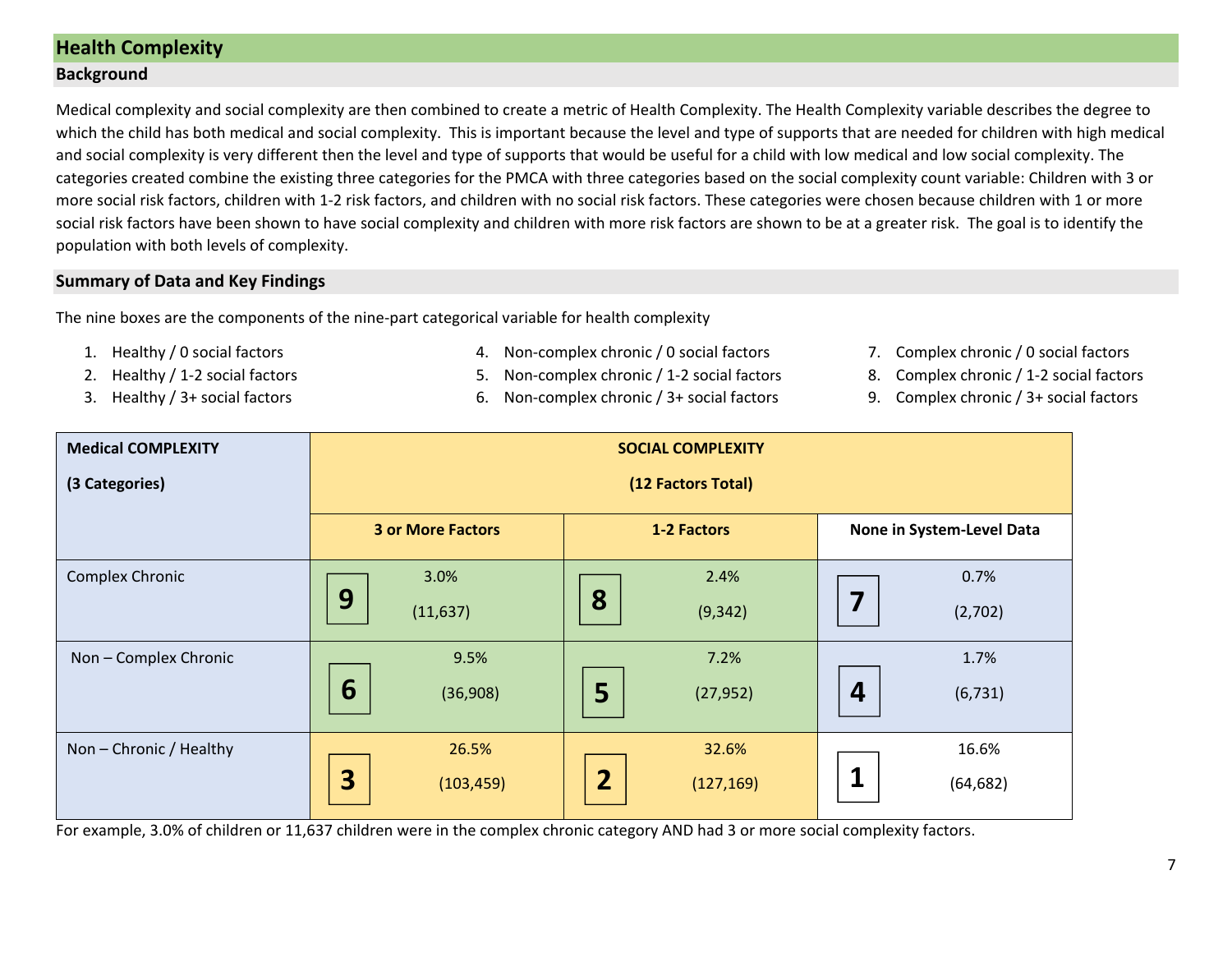#### APPENDIX 1: COMPLEXITY BY AGE GROUP



## Social Complexity by Age Group



8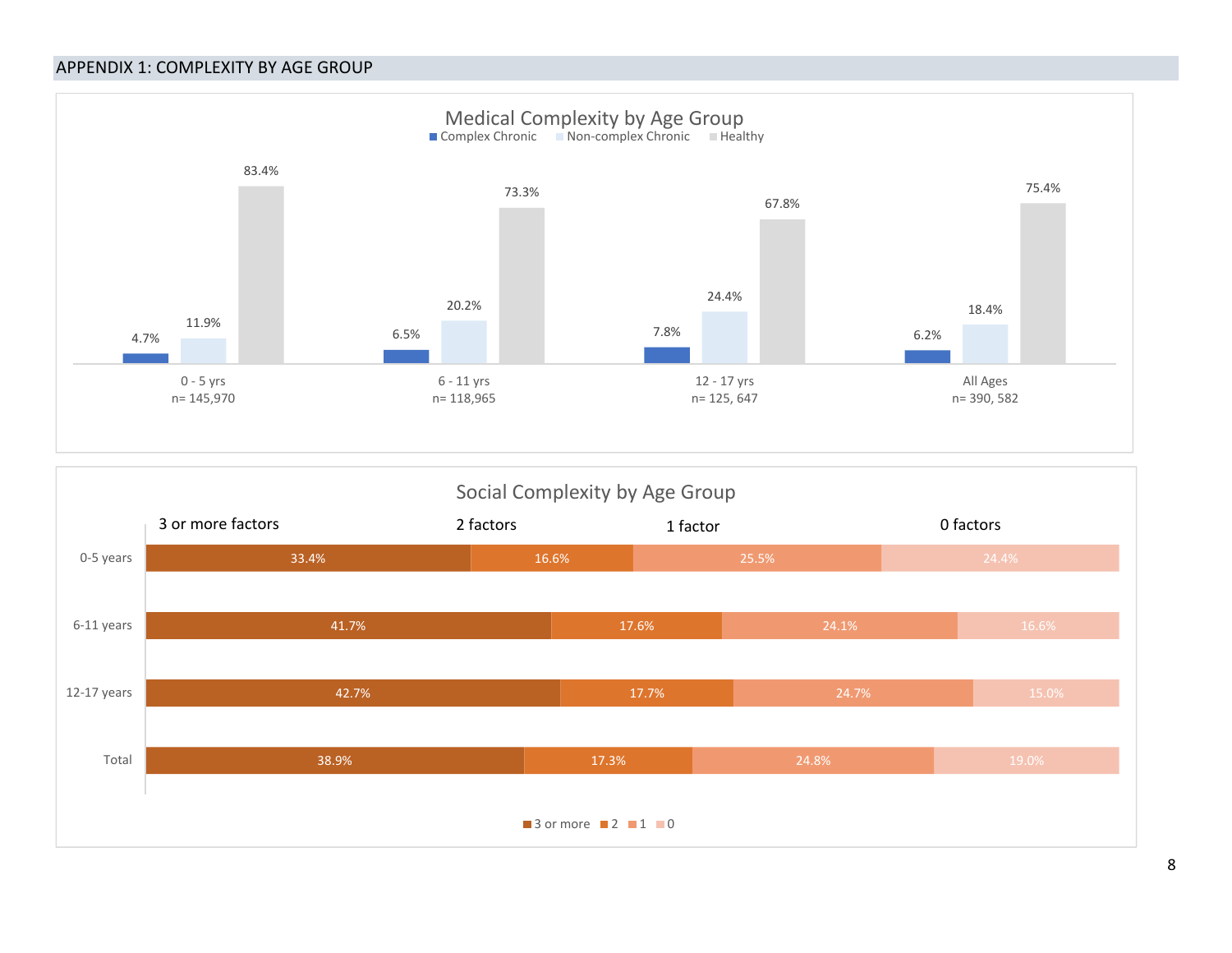|                                                                                                         | Children 0-5        |                      |                     | Children 6-11        | Children 12-17      |                      |  |
|---------------------------------------------------------------------------------------------------------|---------------------|----------------------|---------------------|----------------------|---------------------|----------------------|--|
|                                                                                                         | N=145,970           |                      | N=118,965           |                      |                     | N=125,647            |  |
|                                                                                                         | <b>Child Factor</b> | <b>Parent Factor</b> | <b>Child Factor</b> | <b>Parent Factor</b> | <b>Child Factor</b> | <b>Parent Factor</b> |  |
| Poverty-TANF (For Child and For<br>Either/Both Parent)                                                  | 34.2%<br>49,990     | 30.5%<br>44,464      | 44.9%<br>53,380     | 33.7%<br>40,138      | 44%<br>55,280       | 29.7%<br>37,350      |  |
| Foster care - Child receiving foster<br>care services DHS ORKids                                        | 7.4%<br>10,772      |                      | 13.8%<br>16,446     |                      | 18.7%<br>23,454     |                      |  |
| Parent death - Death of<br>parent/primary caregiver in OR                                               |                     | 0.5%<br>675          |                     | 1.3%<br>1,513        |                     | 2.4%<br>2,984        |  |
| Parental incarceration - Parent<br>incarcerated or supervised by the<br>Dept. of Corrections in Oregon. |                     | 17.5%<br>25,604      |                     | 20.7%<br>24,674      |                     | 19.4%<br>24,429      |  |
| Mental Health: Child - Received<br>mental health services through<br>DHS/OHA                            | 14.2%<br>20,779     |                      | 36.8%<br>43,753     |                      | 51.5%<br>64,680     |                      |  |
| Mental Health: Parent - Received<br>mental health services through<br>DHS/OHA                           |                     | 44.1%<br>64,419      |                     | 40.6%<br>48,350      |                     | 34.6%<br>43,452      |  |
| Substance Abuse: Child - Substance<br>abuse treatment through DHS/OHA                                   | 0.4%<br>547         |                      | 1.7%<br>2,059       |                      | 12.1%<br>15,157     |                      |  |
| Substance Abuse: Parent - Substance<br>abuse treatment through DHS/OHA                                  |                     | 29%<br>42,387        |                     | 30.5%<br>36,248      |                     | 27.4%<br>34,489      |  |
| Child abuse/neglect: ICD-9, ICD-10 dx<br>codes related to service                                       | 4.9%<br>7,224       |                      | 5.6%<br>6,625       |                      | 5.4%<br>6,740       |                      |  |
| Limited English Proficiency: Language<br>other than English listed in the primary<br>language field     |                     | 17.7%<br>25,779      |                     | 22.8%<br>27,162      |                     | 21.7%<br>27,321      |  |
| Parent Disability: OHA eligibility due to<br>parent disability                                          |                     | 2.4%<br>3,561        |                     | 3.0%<br>3,553        |                     | 3.8%<br>4,778        |  |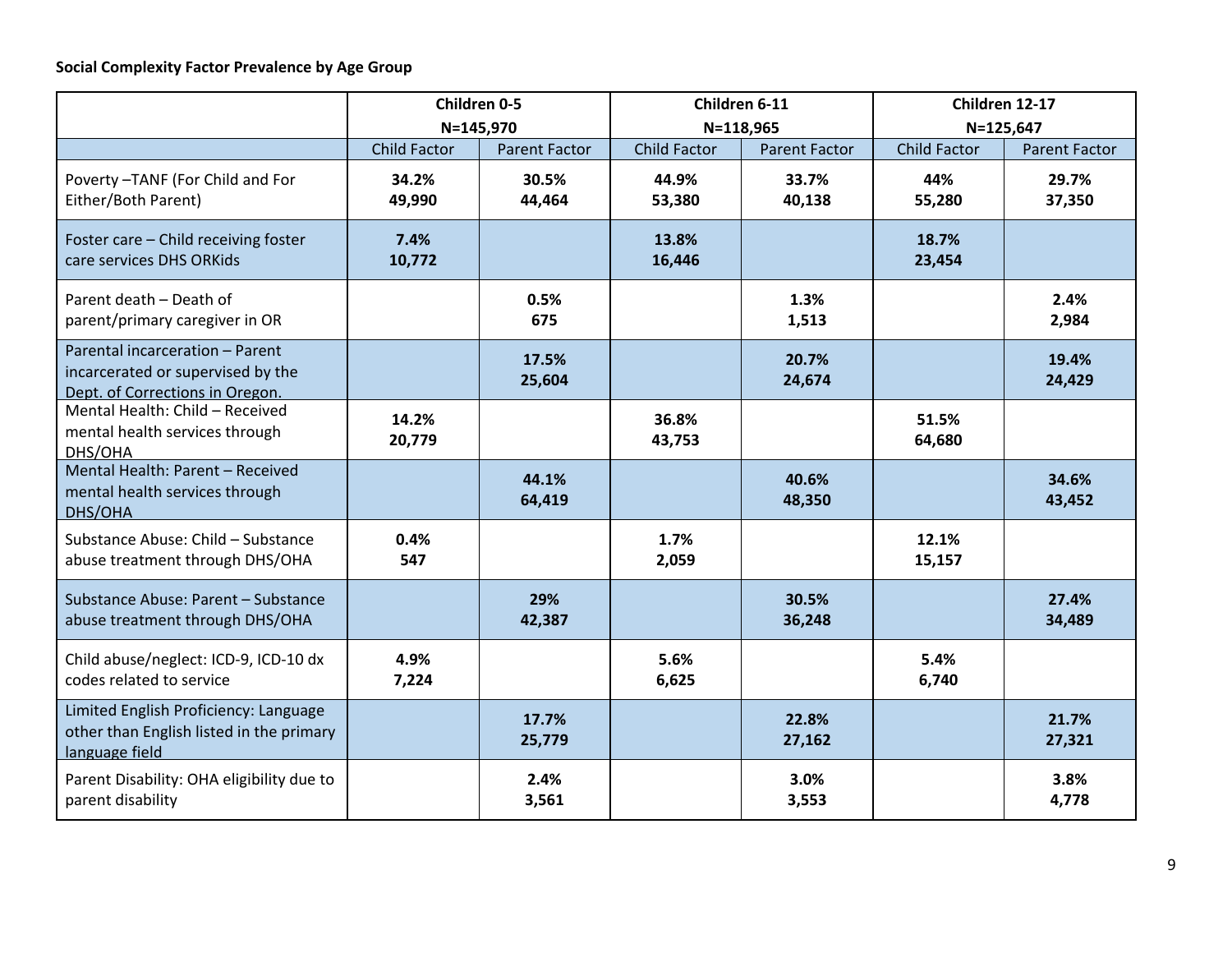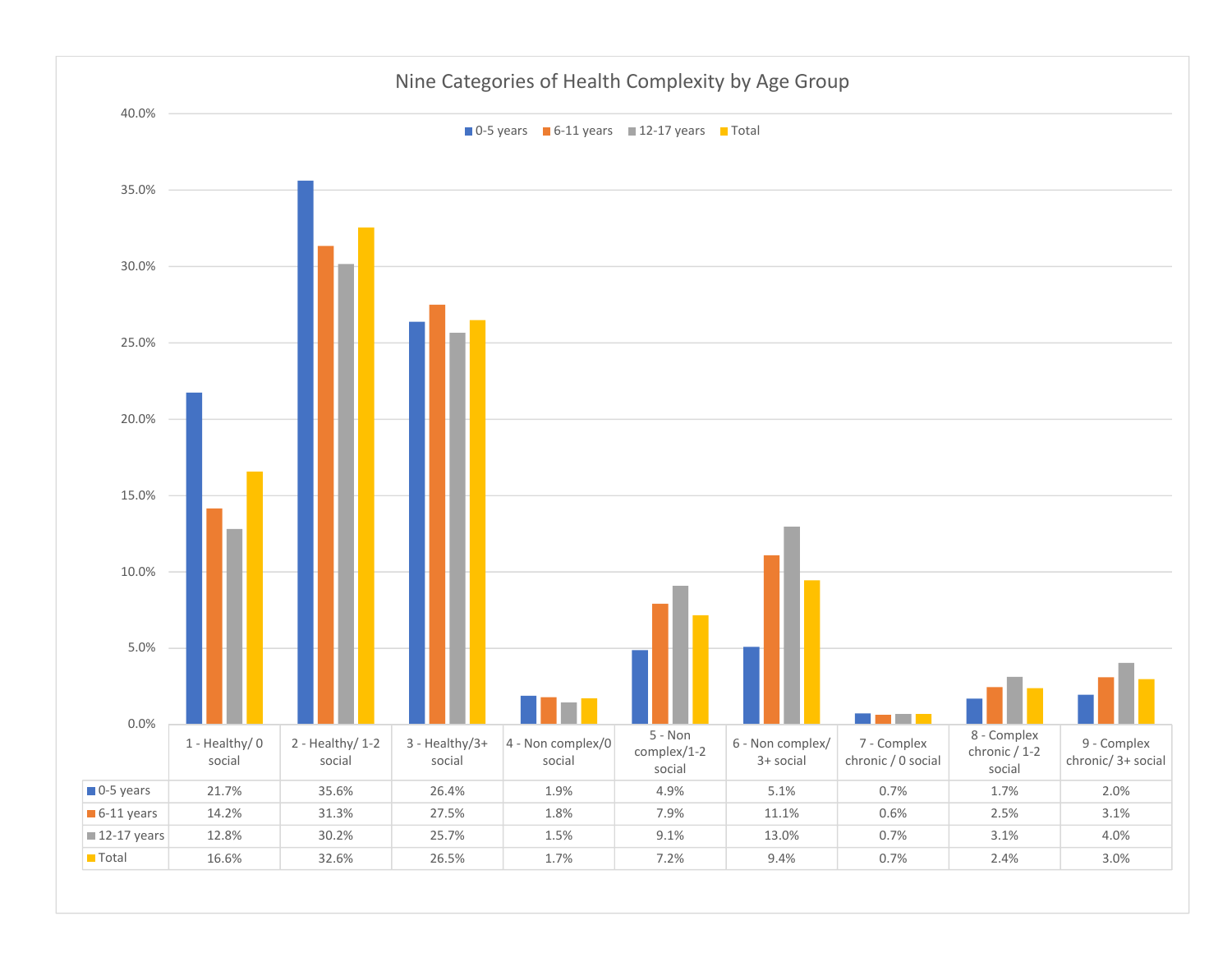#### APPENDIX 2: COMPLEXITY BY RACE AND ETHNICITY OF CHILD



Note: Race and Ethnicity data used in this report are sourced from multiple agency data sources in ICS data warehouse.

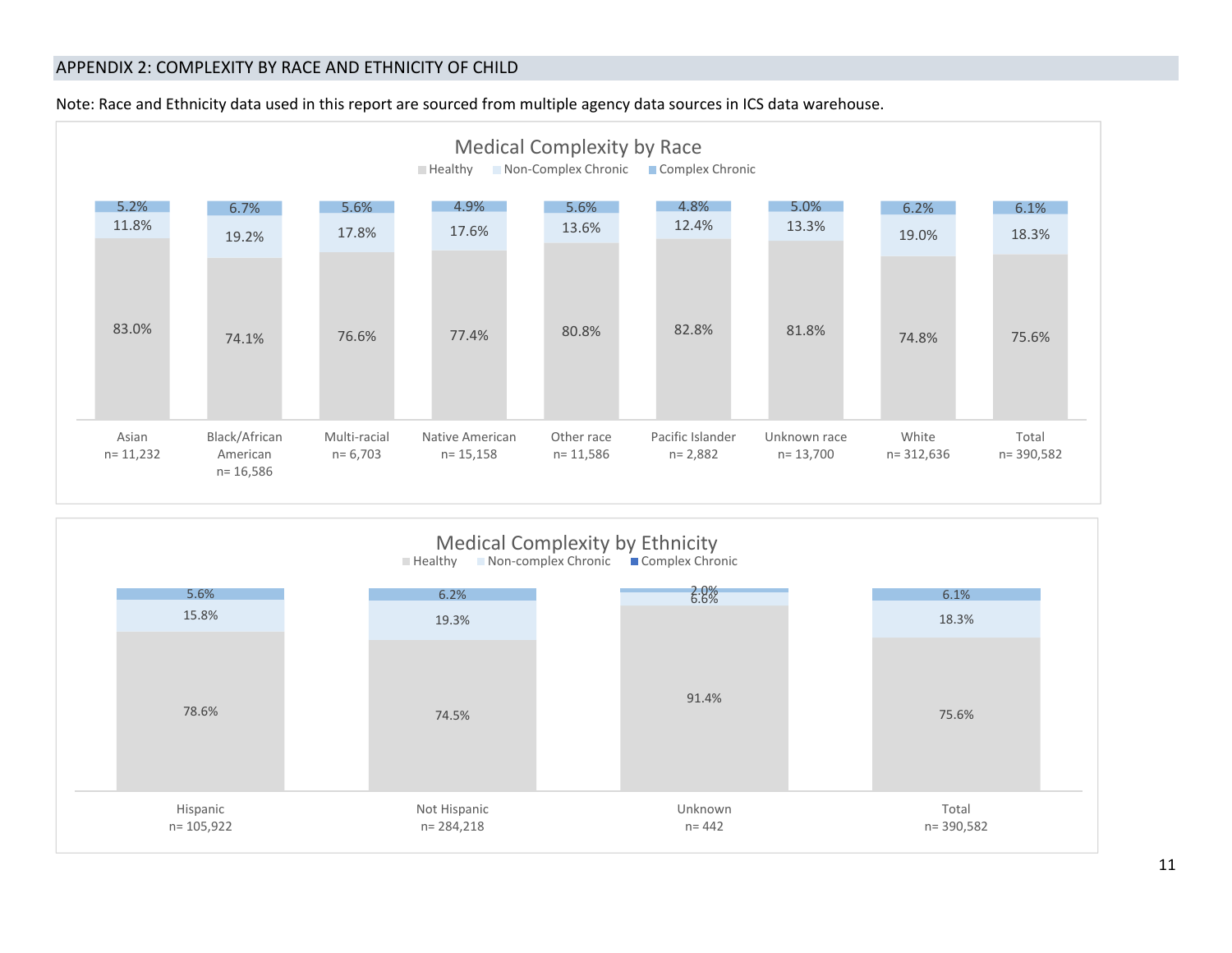## Social Complexity Factors by Race



## Social Complexity Factors by Ethnicity

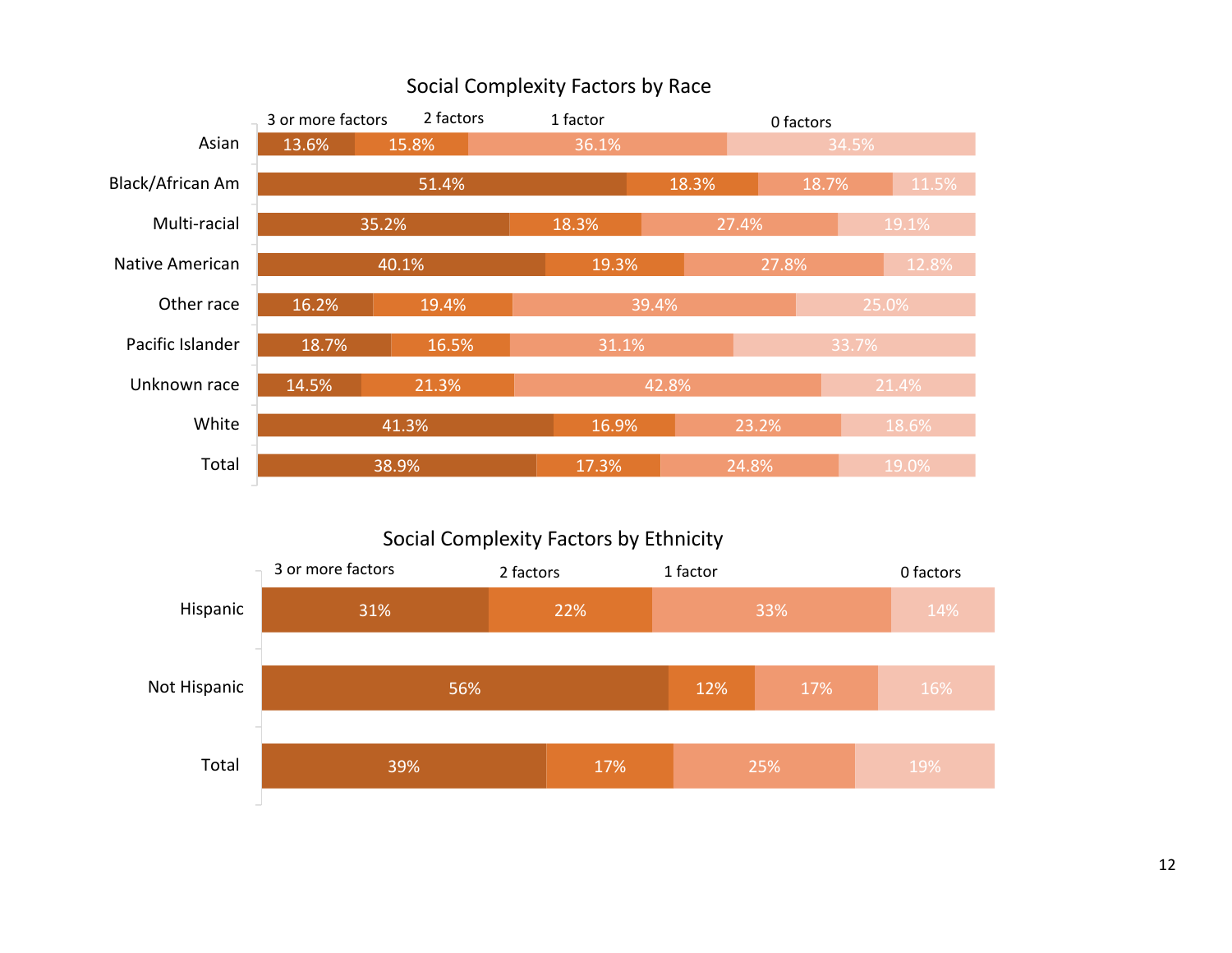#### **Social Complexity Factor Prevalence by Race**

|                                                                                                         | Asian               |                  | <b>Black/African American</b> |                  | <b>Native American</b> |                  | White               |                  |
|---------------------------------------------------------------------------------------------------------|---------------------|------------------|-------------------------------|------------------|------------------------|------------------|---------------------|------------------|
|                                                                                                         | $N = 11,232$        |                  | $N = 16,586$                  |                  | $N = 15, 158$          |                  | $N = 312,636$       |                  |
|                                                                                                         | <b>Child Factor</b> | Parent<br>Factor | <b>Child Factor</b>           | Parent<br>Factor | <b>Child Factor</b>    | Parent<br>Factor | <b>Child Factor</b> | Parent<br>Factor |
| Poverty - TANF (For Child and For Either/Both<br>Parent)                                                | 22.6%<br>2,543      | 12.8%<br>1,433   | 70.3%<br>11,666               | 50.7%<br>8,409   | 40.3%<br>6,113         | 29.5%<br>4,466   | 41.5%<br>129,733    | 33.0%<br>103,282 |
| Foster care - Child receiving foster care<br>services DHS ORKids                                        | 3.4%<br>385         |                  | 18.2%<br>3,015                |                  | 15.0%<br>2,270         |                  | 14.0%<br>43,767     |                  |
| Parent death - Death of parent/primary<br>caregiver in OR                                               |                     | 0.8%<br>88       |                               | 1.5%<br>253      |                        | 1.6%<br>247      |                     | 1.4%<br>4,374    |
| Parental incarceration - Parent incarcerated or<br>supervised by the Dept. of Corrections in<br>Oregon. |                     | 5.9%<br>661      |                               | 24.1%<br>3,998   |                        | 20.1%<br>3,053   |                     | 20.5%<br>63,960  |
| Mental Health: Child - Received mental health<br>services through DHS/OHA                               | 16.0%<br>1,795      |                  | 34.1%<br>5,659                |                  | 32.5%<br>4,920         |                  | 34.8%<br>108,947    |                  |
| Mental Health: Parent - Received mental health<br>services through DHS/OHA                              |                     | 13.9%<br>1,564   |                               | 42.3%<br>7,018   |                        | 36.3%<br>5,504   |                     | 43.5%<br>136,040 |
| Substance Abuse: Child - Substance abuse<br>treatment through DHS/OHA                                   | 1.1%<br>129         |                  | 6.2%<br>1,024                 |                  | 5.2%<br>783            |                  | 4.9%<br>15.210      |                  |
| Substance Abuse: Parent - Substance abuse<br>treatment through DHS/OHA                                  |                     | 7.5%<br>840      |                               | 29.5%<br>4,892   |                        | 34.1%<br>5,170   |                     | 31.2%<br>97,411  |
| Child abuse/neglect: ICD-9, ICD-10 dx codes<br>related to service                                       | 2.0%<br>224         |                  | 7.1%<br>1,185                 |                  | 5.5%<br>834            |                  | 5.6%<br>17,537      |                  |
| Limited English Proficiency: Language other<br>than English listed in the primary language field        |                     | 34.3%<br>3,855   |                               | 10.6%<br>1,755   |                        | 33.0%<br>5,003   |                     | 17.2%<br>53,657  |
| Parent Disability: OHA eligibility due to parent<br>disability                                          |                     | 1.4%<br>161      |                               | 6.5%<br>1,071    |                        | 2.5%<br>375      |                     | 3.2%<br>10,021   |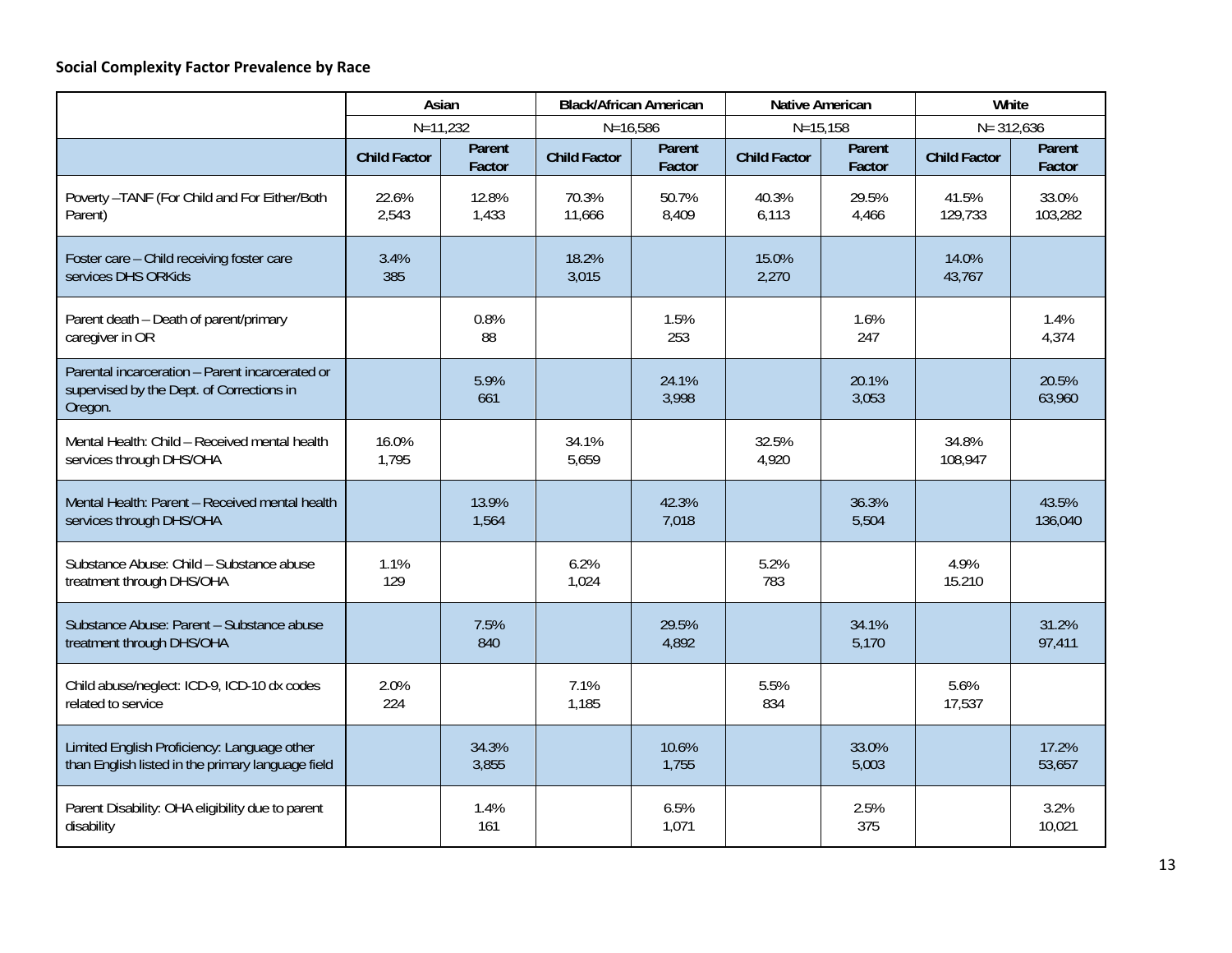|                                                                                                         | <b>Hispanic</b><br>$N = 105,922$ |                      | <b>Not Hispanic</b><br>$N = 284,218$ |                      |  |
|---------------------------------------------------------------------------------------------------------|----------------------------------|----------------------|--------------------------------------|----------------------|--|
|                                                                                                         | <b>Child Factor</b>              | <b>Parent Factor</b> | <b>Child Factor</b>                  | <b>Parent Factor</b> |  |
| Poverty-TANF (For Child and For<br>Either/Both Parent)                                                  | 37.2%<br>39,392                  | 21.5%<br>22,811      | 42.0%<br>119,250                     | 34.9%<br>99,138      |  |
| Foster care - Child receiving foster<br>care services DHS ORKids                                        | 7.8%<br>8,245                    |                      | 14.9%<br>42,424                      |                      |  |
| Parent death - Death of<br>parent/primary caregiver in OR                                               |                                  | 0.6%<br>677          |                                      | 1.6%<br>4,495        |  |
| Parental incarceration - Parent<br>incarcerated or supervised by the<br>Dept. of Corrections in Oregon. |                                  | 13.0%<br>13,734      |                                      | 21.4%<br>60,959      |  |
| Mental Health: Child - Received<br>mental health services through<br>DHS/OHA                            | 27.2%<br>28,838                  |                      | 35.3%<br>100,345                     |                      |  |
| Mental Health: Parent - Received<br>mental health services through<br>DHS/OHA                           |                                  | 25.9%<br>27,400      |                                      | 45.3%<br>128,796     |  |
| Substance Abuse: Child - Substance<br>abuse treatment through DHS/OHA                                   | 2.9%<br>3,046                    | 19.9%<br>21,091      | 5.2%<br>14,717                       |                      |  |
| Substance Abuse: Parent - Substance<br>abuse treatment through DHS/OHA                                  |                                  |                      |                                      | 32.4%<br>92,001      |  |
| Child abuse/neglect: ICD-9, ICD-10 dx<br>codes related to service                                       | 3.7%<br>3,868                    |                      | 5.9%<br>16,720                       |                      |  |
| Limited English Proficiency: Language<br>other than English listed in the<br>primary language field     |                                  | 47.2%<br>49,956      |                                      | 10.7%<br>30,288      |  |
| Parent Disability: OHA eligibility due<br>to parent disability                                          |                                  | 1.2%<br>1,282        |                                      | 3.7%<br>10,610       |  |